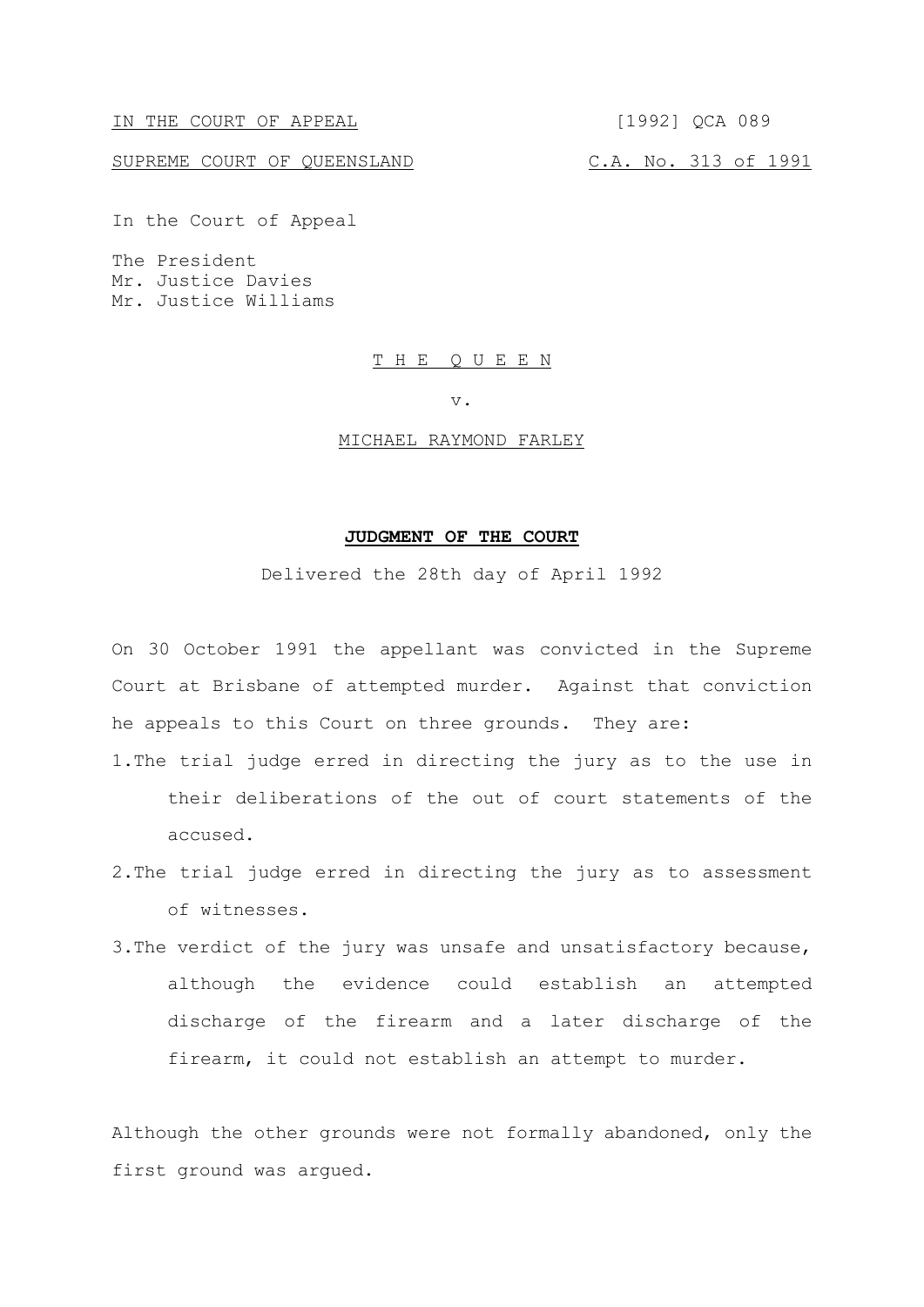A number of the events surrounding the commission of the alleged offence were either common ground between the Crown and the defence or clearly established, namely:

- (a)on 22 November 1990 the appellant, when the car in which he was travelling was stopped by police, ran off;
- (b)he was pursued on foot into a dark area by Constable McErlean, closely followed by Constable Harbison;
- (c)a firearm was discharged (this was supported by two independent persons);
- (d)later the same day police found the appellant in possession of a revolver, together with ammunition modified to be used in that weapon;
- (e)when questioned by police, on tape, the appellant denied having the revolver with him when initially pursued by police and made no mention of a shot having been fired.

In addition, Constable McErlean gave evidence that the appellant pointed a revolver at him from a distance of about 2 metres, that there were three distinctive clicking sounds, that he jumped to his left and that, as he did so, he heard a loud gunshot.

The statements referred to in ground 1 were alleged to have been made to the interviewing detective immediately before that taped interview began. They were, "I never pointed a gun at anyone" followed later by "I never tried to shoot anyone. I never tried to shoot anyone."

2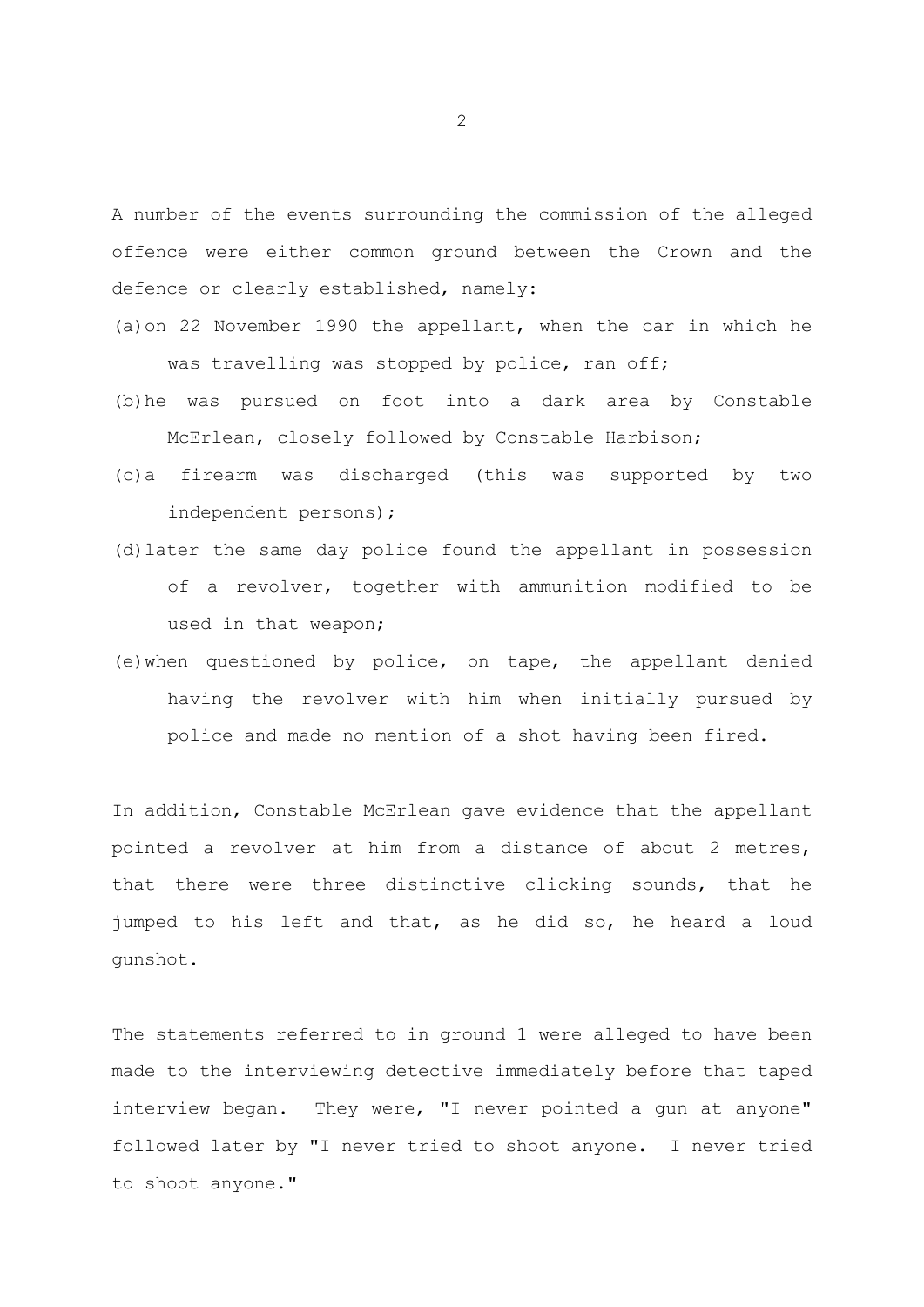In summing up the trial judge invited the jury to consider "whether there was any significance in the fact that before there was any suggestion of shooting he made the statement 'I never tried to shoot anyone'." The implication was that the statement might have indicated guilt. However, that was not the only possible connotation. It would have been more appropriate to point out to the jury the possible significance of the statement as indicative of either guilt or innocence, and to emphasise that it was of questionable value against the appellant.

However, as the appellant's counsel conceded, the defence counsel did not seek a redirection on this point. Further, the trial judge instructed the jury that, if it did not accept Constable McErlean's evidence beyond a reasonable doubt, the appellant must be found not guilty. In all the circumstances, including the strength of the case against the appellant, no miscarriage of justice can be shown.

In the circumstances there is no substance in the appeal and it should therefore be dismissed.

3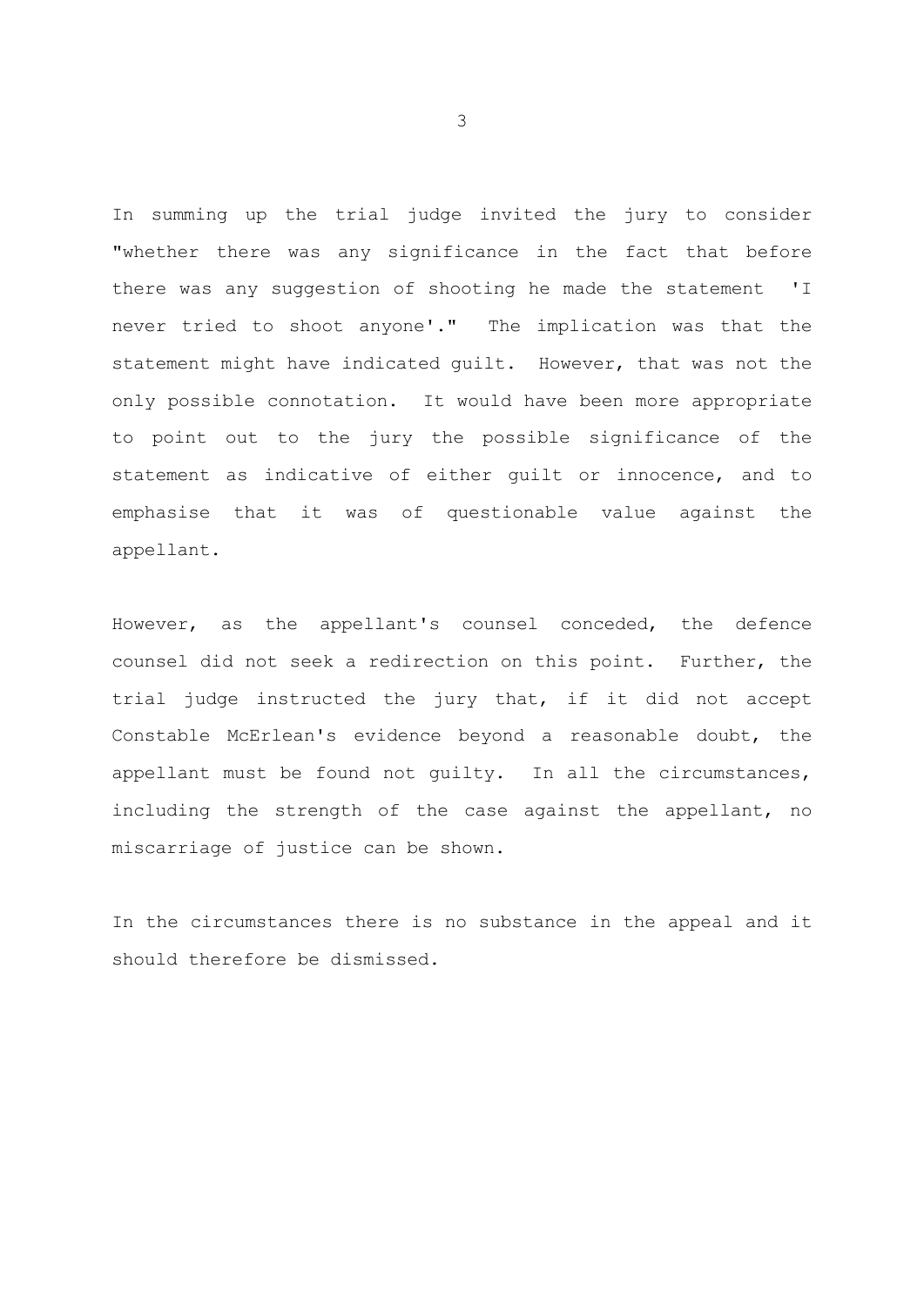# IN THE COURT OF APPEAL

SUPREME COURT OF QUEENSLAND

C.A. No. 313 of 1991

## T H E Q U E E N

v.

# MICHAEL RAYMOND FARLEY

(Appellant)

THE PRESIDENT DAVIES JA WILLIAMS J

Reasons of the Court delivered on the 28th day of April 1992

\_\_\_\_\_\_\_\_\_\_\_\_\_\_\_\_\_\_\_\_\_\_\_\_\_\_\_\_\_\_\_\_\_\_\_\_\_\_\_\_\_\_\_\_\_\_\_\_\_\_\_\_

\_\_\_\_\_\_\_\_\_\_\_\_\_\_\_\_\_\_\_\_\_\_\_\_\_\_\_\_\_\_\_\_\_\_\_\_\_\_\_\_\_\_\_\_\_\_\_\_\_\_\_\_

\_\_\_\_\_\_\_\_\_\_\_\_\_\_\_\_\_\_\_\_\_\_\_\_\_\_\_\_\_\_\_\_\_\_\_\_\_\_\_\_\_\_\_\_\_\_\_\_\_\_\_\_

\_\_\_\_\_\_\_\_\_\_\_\_\_\_\_\_\_\_\_\_\_\_\_\_\_\_\_\_\_\_\_\_\_\_\_\_\_\_\_\_\_\_\_\_\_\_\_\_\_\_\_\_

"APPEAL DISMISSED"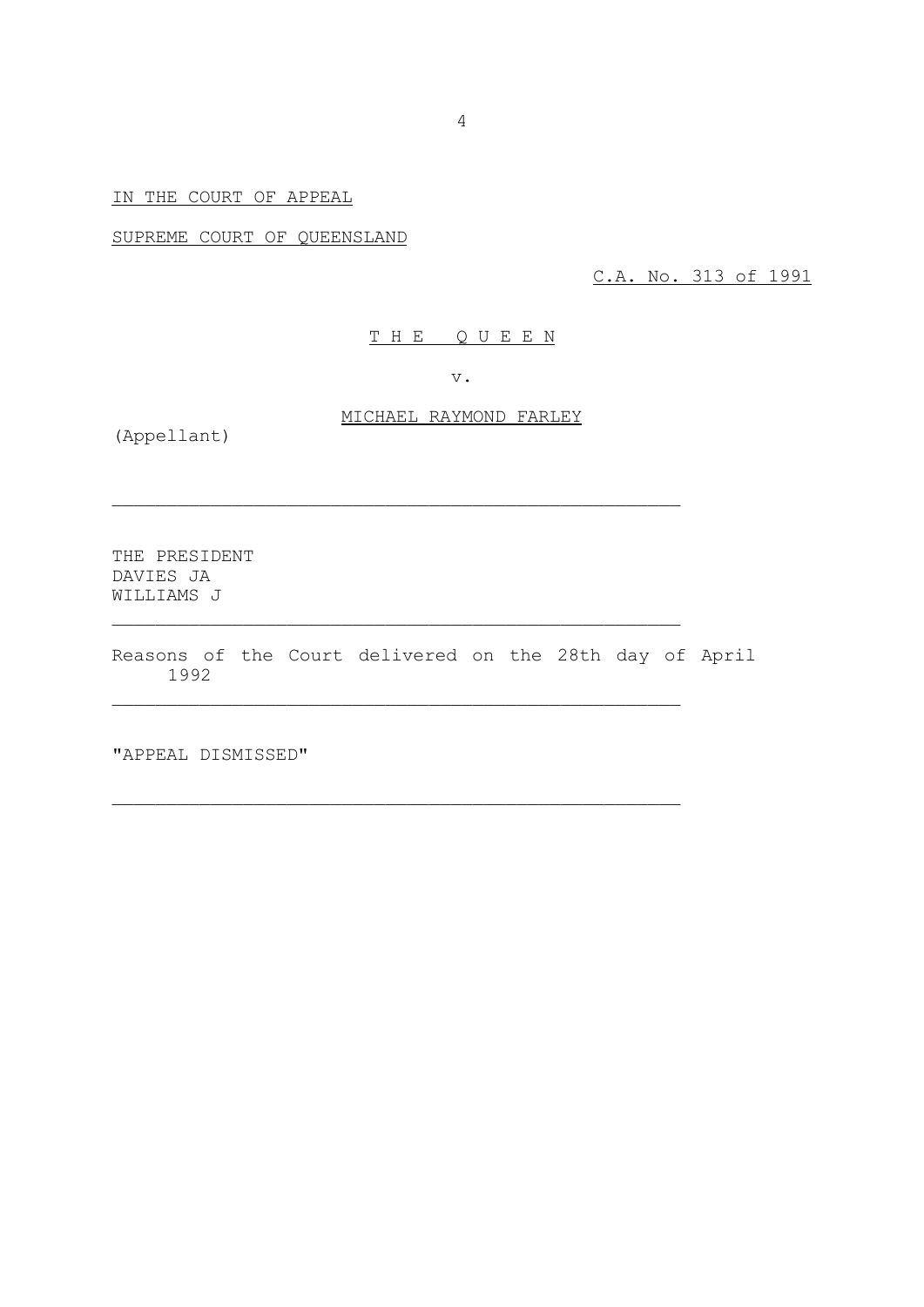IN THE COURT OF APPEAL

SUPREME COURT OF QUEENSLAND C.A. No. 313 of 1991

The President Mr Justice Davies Mr Justice Williams

### T H E Q U E E N

v.

#### MICHAEL RAYMOND FARLEY

## **JUDGMENT OF THE COURT**

Delivered the 28th day of April 1992

**MINUTE OF ORDER:***Appeal dismissed*

**CATCHWORDS:CRIMINAL LAW - VERDICTS - UNSAFE - appellant convicted of attempted murder - whether judge erred in directing jury as to use of out of court statement - whether given strength of case against appellant and failure of counsel to seek re-direction verdict unsafe or unsatisfactory**

Counsel:S. Herbert for the Appellant M. Byrne for the Respondent

Solicitors:Legal Aid Office for the Appellant Director of Prosecutions for the Respondent

Date(s):3 April 1992